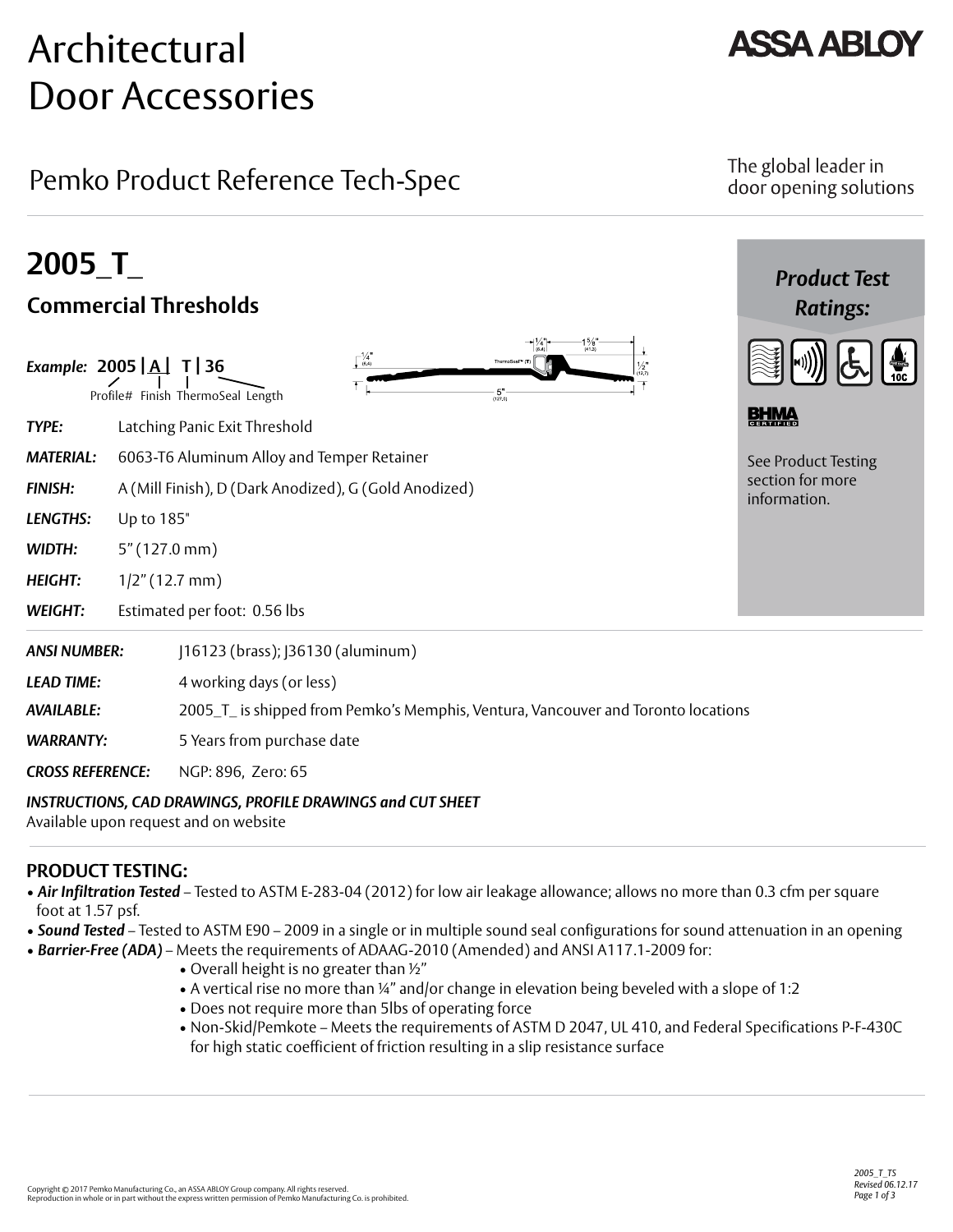

### **PRODUCT TESTING:**

- *Fire Rated*  Tested to UL10B Standard Fire Tests and UL10C Positive Pressure Fire Tests of Door Assemblies
- *BHMA Certified*  Tested for performance with regards to the requirements in:
	- ANSI/BHMA A156.21 Thresholds

### **MATERIAL SAFETY / FIRE HAZARDS**

Per OSHA Regulations (Standards – 29 CFR) this Pemko item is considered an "article" as described in section 1910.1200 paragraph (c), meaning that it is a manufactured item other than a fluid and is not a hazard. To help our customers we are providing additional information in this section to cover relevant topics found on Safety Data Sheets (SDS) but not found elsewhere in this document.

#### *FIRE HAZARD:*

Aluminum alloy is a non-combustible material. Solid aluminum does not present a fire hazard.

#### *FIRST AID MEASURES*

Under normal conditions this item presents no small parts and so this item cannot be inhaled or swallowed and has no adverse reaction when coming in contact with skin. Observe good industrial hygiene after installation. **Note to physician:** treat symptomatically and supportively

#### *FIREFIGHTING MEASURES*

As in any fire, prevent human exposure to fire, smoke, fumes, or products of combustion. Evacuate non-essential personnel from the fire area. Firefighters should wear face mask with self-contained breathing apparatus (SCBA) and impervious protective clothing. In case of aluminum fire, use class D dry powder to extinguish. DO NOT USE water or halogenated extinguishing media.

• Hazardous combustion products: none.

#### *SPILL PROCEDURES*

Sweep up any off-cuts from product and store in a suitable container for disposal

#### *HANDLING, STORAGE, AND DISPOSAL*

There are no specific handling instructions. Always store at room temperature and keep away from heat sources. When disposing, if possible, recycle the item and its packaging. Otherwise disposal should be in accordance with local, state, or federal legislation. Bury in an authorized landfill site or incinerate under approved controlled conditions.

#### *EFFECTS OF EXPOSURE*

There are no effects under normal conditions of use. Observe good industrial hygiene.

#### *TOXICITY*

There is no toxicity hazard under normal conditions of use

#### *HEALTH HAZARD*

This product may contain hazardous ingredients; harmful effects are unlikely under normal conditions.